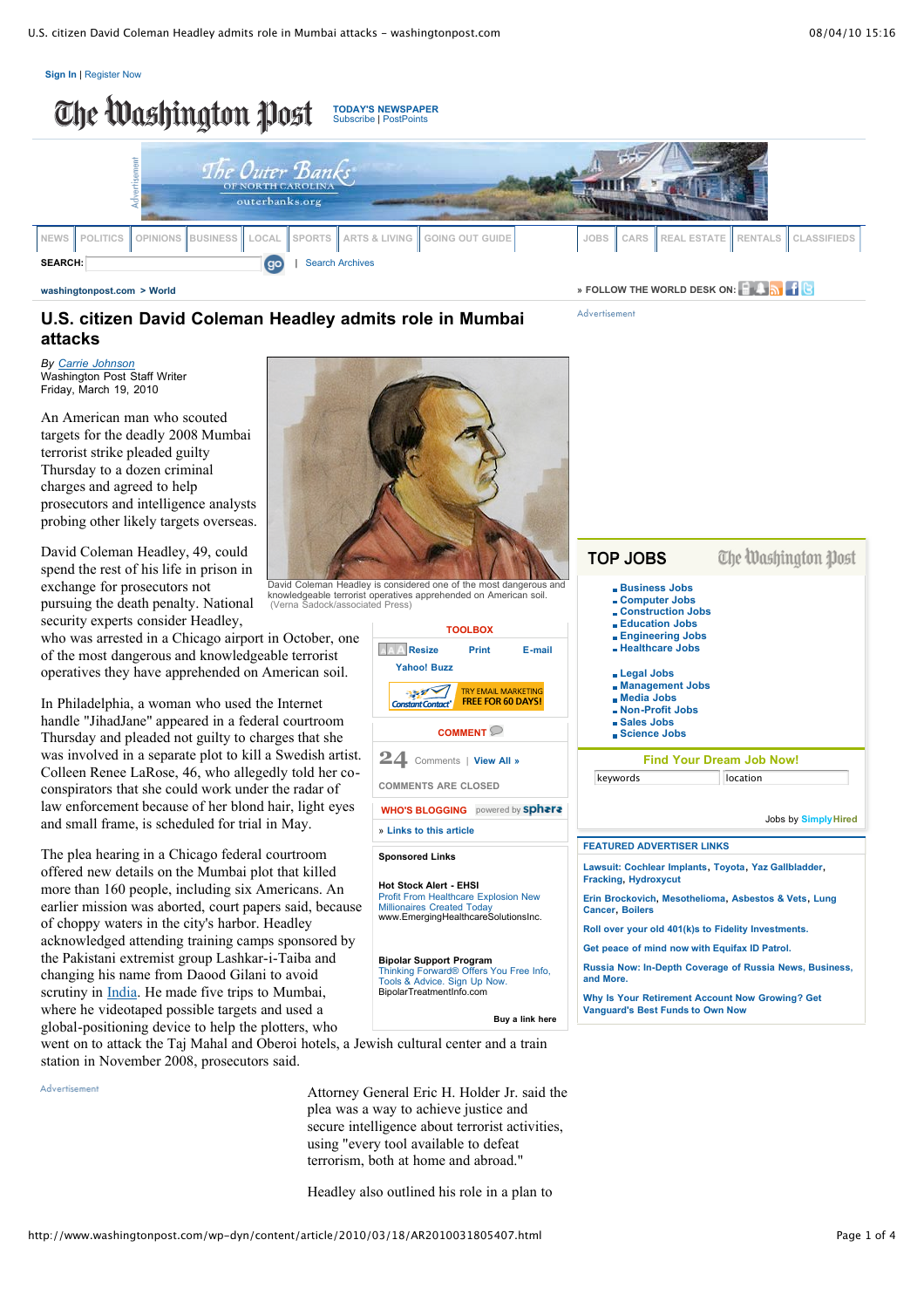kill a cartoonist and other employees at a Danish newspaper that had published derogatory drawings of the prophet Muhammad. He allegedly met twice last year with a retired Pakistani military official, Abdur Rehman Hashim Syed, and Ilyas Kashmiri, who was in direct contact

with senior al-Qaeda leaders. Both men are charged with Headley in the case, but neither is in U.S. custody.

Kashmiri allegedly told Headley that the attackers should behead the newspaper employees and throw their heads out the building windows to draw a response from Danish authorities, court papers said. The "elders," or al-Qaeda leaders, expressed interest in a rapid strike, according to the plea agreement.

Under the terms of the deal, Headley can secure a reduction in his prison sentence for ongoing cooperation with authorities and intelligence analysts in the United States and overseas. He will not be extradited to India, Denmark or [Pakistan](http://www.washingtonpost.com/wp-srv/world/countries/pakistan.html?nav=el) for the conduct described in the court papers, Justice Department officials said.

John Theis, a lawyer for Headley, said in a telephone interview that his client had been "cooperating from day one" of his arrest, Oct. 3 -- "not only about this case, but on other things, he's been providing substantial value." He added that the information, which includes insights into other possible al-Qaeda targets, may have saved lives in India and Pakistan.

A fresh analysis published by the New America Foundation by scholar Stephen Tankel says that Lashkar-i-Taiba remains "an appealing destination for Western militants" and "a gateway to al Qaeda and others . . . that are actively seeking wannabe Western jihadis to train for terrorist attacks back home."

Headley, the son of an American woman and a Pakistani diplomat, is one in a string of U.S. citizens arrested in connection with alleged terrorist plots in recent months.

According to an official familiar with the investigation, the FBI last summer knew only Headley's first name, "David," and his intent to fly internationally.

Using this information and an incomplete travel itinerary and timeline, U.S. Customs and Border Protection was able to place him on a watch list for questioning. When Headley returned to the United States Aug. 5, CBP inspectors in Atlanta pulled him aside for added scrutiny and developed significant leads, which they passed on to the FBI. The bureau put Headley under surveillance after CBP let him back into the United States.

*Staff writer Spencer S. Hsu contributed to this report.*

| <b>Sponsored Links</b>                                                                                                              |        |               |                                 |             |                 |  |  |
|-------------------------------------------------------------------------------------------------------------------------------------|--------|---------------|---------------------------------|-------------|-----------------|--|--|
| <b>Hot Stock Alert - EHSI</b><br>Profit From Healthcare Explosion New Millionaires Created Today                                    |        |               |                                 |             |                 |  |  |
| <b>Bipolar Support Program</b><br>Thinking Forward® Offers You Free Info, Tools & Advice. Sign Up Now.<br>I Had High Blood Pressure |        |               |                                 |             |                 |  |  |
| Now it's down to 120/75. Find out how I did it without drugs                                                                        |        |               |                                 |             | Buy a link here |  |  |
|                                                                                                                                     |        | 17            | More ways to share this Article |             |                 |  |  |
| 33<br>Digg<br>Share<br>submit                                                                                                       | tweets | <b>Reddit</b> | <b>Twitter</b>                  |             |                 |  |  |
|                                                                                                                                     |        | retweet       | myspace                         | del.icio.us |                 |  |  |
|                                                                                                                                     |        |               | <b>NewsTrust</b>                | Stumble It! |                 |  |  |
| You might also like                                                                                                                 |        |               |                                 |             |                 |  |  |

An argument to be made about immigrant babies and [citizenship](http://traffic.outbrain.com/network/redir?key=6bc7583ade55bd53ce1589cc16b900b1&rdid=113713186&type=MV_def&in-site=true&req_id=68e9abab215f8f382e8bfcd43f1d81c8&fp=false&am=get&agent=blog_JS_rec&version=6.0.1&idx=0)

- Moscow Metro [explosions](http://traffic.outbrain.com/network/redir?key=ee4096339d9d465cf820b9d47e7411ec&rdid=113713186&type=IMP_D2D_def&in-site=true&req_id=68e9abab215f8f382e8bfcd43f1d81c8&fp=false&am=get&agent=blog_JS_rec&version=6.0.1&idx=1) kill at least 35
- 
- The Hutaree militia and the rising risk of far-right [violence](http://traffic.outbrain.com/network/redir?key=3a6e4304574c3d5bc4acd6fe3778f87b&rdid=113713186&type=IMP_D2D_def&in-site=true&req_id=68e9abab215f8f382e8bfcd43f1d81c8&fp=false&am=get&agent=blog_JS_rec&version=6.0.1&idx=2)<br>Chechen rebel leader asserts role in Moscow subway [bombings](http://traffic.outbrain.com/network/redir?key=604fc4a9bce205a0cefbbb773cde8184&rdid=113713186&type=IMP_D2D_def&in-site=true&req_id=68e9abab215f8f382e8bfcd43f1d81c8&fp=false&am=get&agent=blog_JS_rec&version=6.0.1&idx=3)<br>Obama to clear way for offshore drilling for oil and gas, [including](http://traffic.outbrain.com/network/redir?key=b8bf5fb5bc9e7f25cb99ef53282c5c9a&rdid=113713186&type=IMP_D2D_def&in-site=true&req_id=68e9abab215f8f382e8bfcd43f1d81c8&fp=false&am=get&agent=blog_JS_rec&version=6.0.1&idx=4) off Va. coast, sources say